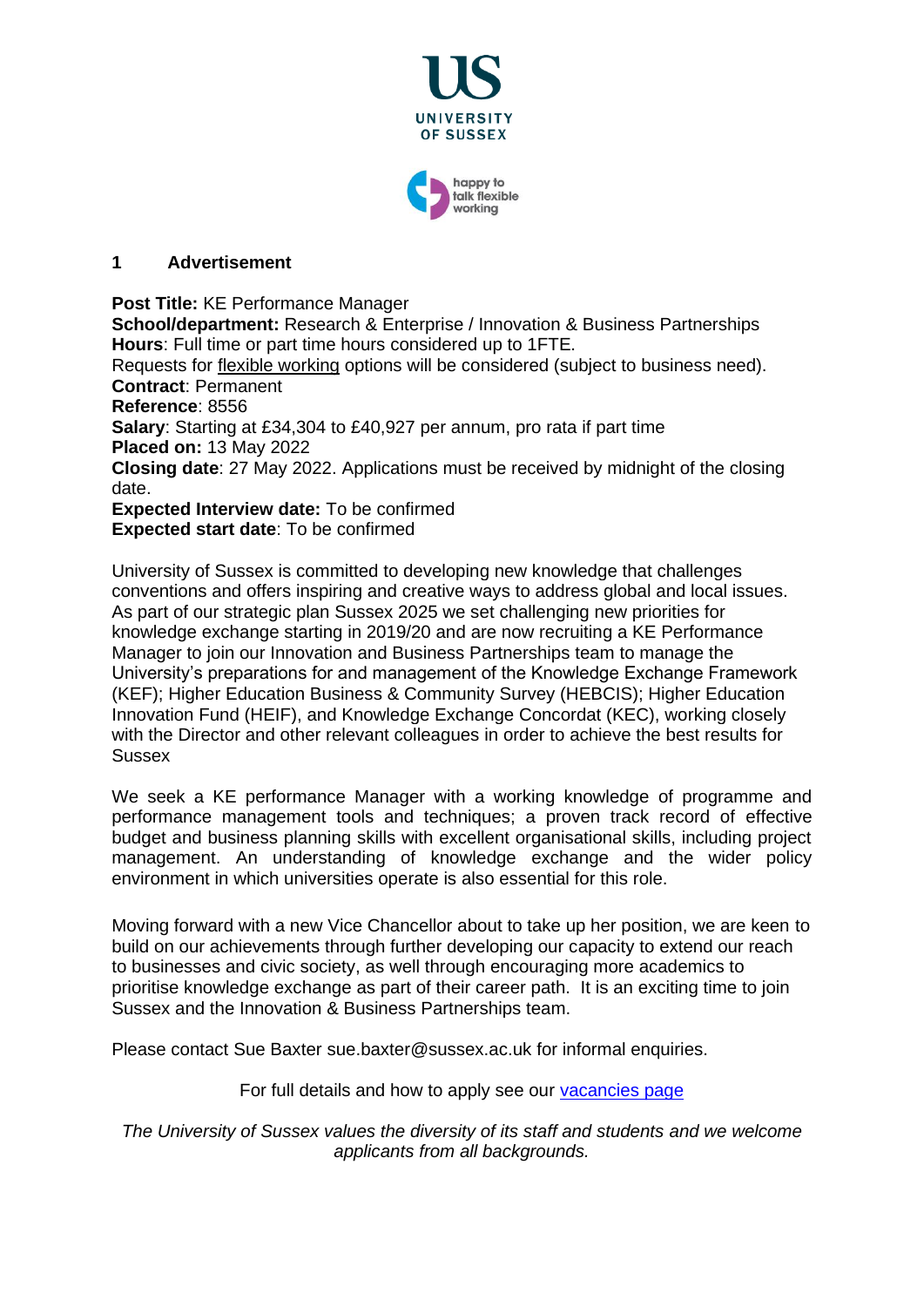# **2. The Division**

Our priorities within the Innovation & Business Partnerships Team within Research & Enterprise Services have been to:

- **Invigorate research-led business engagement**: We have stimulated a more entrepreneurial approach to research through supporting new channels of commercialisation. The pace of our spinouts has accelerated more than six fold compared to the previous 20 years and the University's IP portfolio has increased by one and half times for the same periods. Last year (2021/21) Sussex's thriving community of 115 graduate and staff businesses enjoyed a combined turnover of £32m – an increase of one and three quarters times the volume of trade compared to 2018/19. Together these businesses attracted external investment of nearly £32m last year (up by nearly 175% in two years) and they now support 470 jobs, providing employment for more than 150 people than two years ago.
- **Promote and support enterprising students and staff**: We have substantially increased our capability to embed entrepreneurial learning, engage students in extra-curricular entrepreneurship programmes and enabled graduate interns and student-led consultancies to create scalable opportunities to address real-world challenges. The appointment of a substantial dedicated in-house student enterprise team has seen our registered graduate start-ups still trading after three years increase by one third to over 30 over two years.
- **Strengthen Sussex's contribution to the economic, social and environmental vitality of our region:** We have re-focused on making an active contribution to driving the civic and economic fortunes of our region, working closely with partners to manage common challenges and co-create new, innovation-focused economic opportunities. Together with the University of Brighton and our incubator Sussex Innovation, we now offer comprehensive SME facing innovation programmes across Brighton & Hove, East and West Sussex – funded through the Local Enterprise Partnerships and the EU, where previously there were none. Our goal is to be an 'anchor' institution in the city region, making a difference to the business vitality, civic leadership and social wellbeing locally as well as on a global stage.

Please find further information regarding the division at <https://www.sussex.ac.uk/collaborate/>

## **3. Job Description**

Job Description for the post of: KE Performance Manager

## **Department: Research and Enterprise Division**

## **Section/Unit/School: Innovation and Business Partnerships**

**Location:** Sussex Innovation Centre, Science Park Square, Falmer BN1 9SB/Hybrid

## **Grade: 7**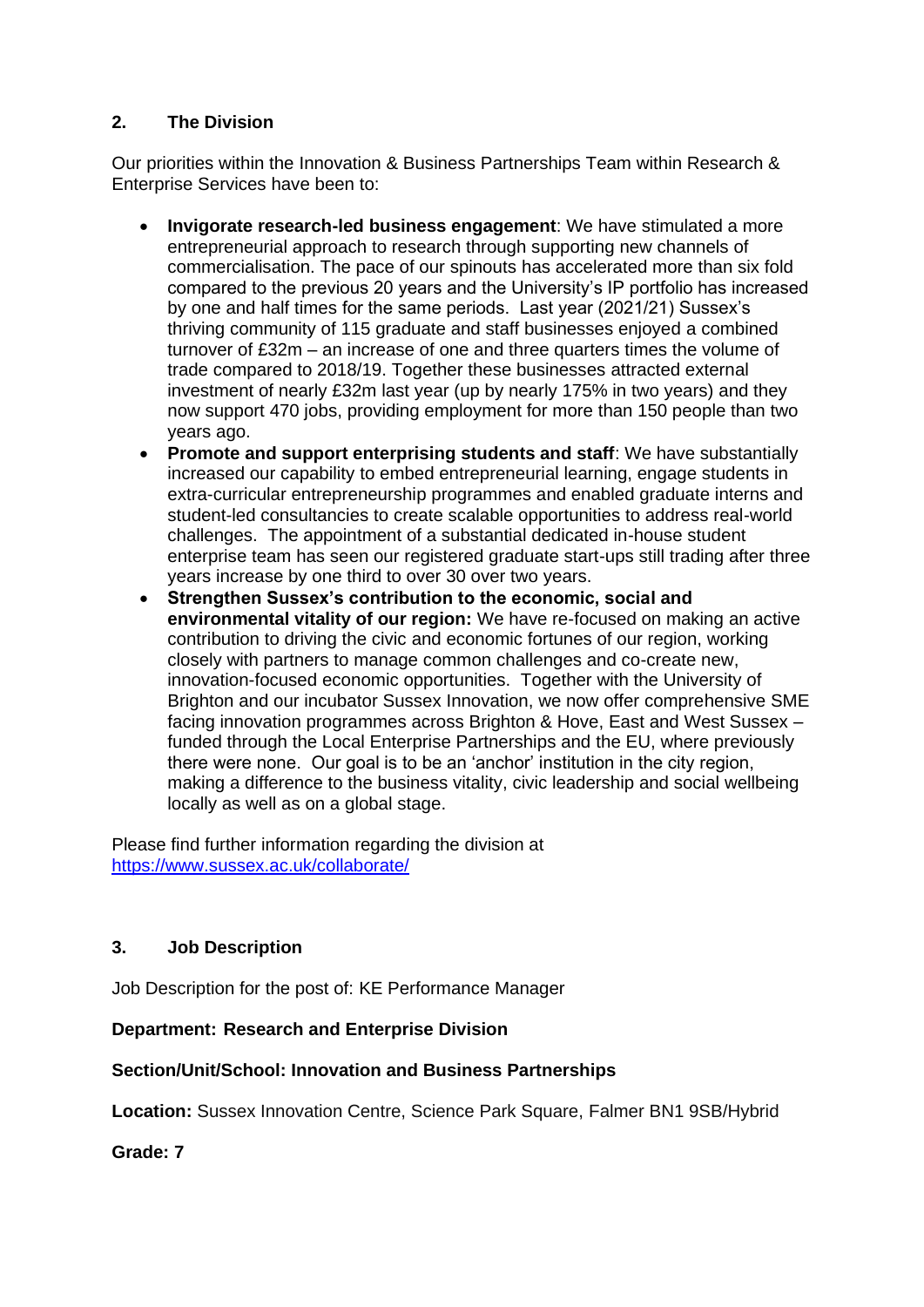#### **Responsible to: Director of Innovation and Business Partnerships**

# **Responsible for:** N/A

The role will manage the University's preparations for and management of the Knowledge Exchange Framework (KEF); Higher Education Business & Community Survey (HEBCIS); Higher Education Innovation Fund (HEIF), and Knowledge Exchange Concordat (KEC), working closely with the Director and other relevant colleagues in order to achieve the best results for Sussex. The role holder will ensure the University is best positioned to meet its institutional KPIs in the area of Knowledge Exchange and enterprise and will manage regular reporting and communications about all aspects of the University's KE successes, ambitions and offers to a variety of internal and external audiences.

## **PRINCIPAL ACCOUNTABILITIES**

- 1. Preparation of all submissions, briefing, communications, advice and guidance on matters relating to the KEF, KEC, HEBCIS, and HEIF, including acting as the University's operational contact in those areas.
- 2. Monitoring and promoting KE performance, ensuring adherence to statutory and regulatory requirements in Knowledge Exchange for audit purposes.
- 3. Promotion of the University's KE portfolio and achievements both internally across the University and to relevant external audiences, working in close partnership with the University's Schools and External Relations Division.

# **KEY RESPONSIBILITIES**

- **1.** Act as the institutional key contact and expert in all matters relating to the KEF, KEC, HEIF, HEBCIS and accountability for knowledge exchange funding, providing advice and guidance to all levels of the institution, working to satisfactorily resolve complex technical issues.
- 2. Ensure all University policies, procedures and records are aligned with regulatory guidance on all aspects of knowledge exchange, including government statute, developing new policies and systems where needed to enhance the University's KE portfolio.
- 3. Horizon scan for new directions in policy and higher education practice relating to knowledge exchange and ensure the University is well prepared for anticipated changes.
- 4. Ensure the University's presentation and communication of its KE portfolio and ambitions are actively promoted – on-line, in print and in live exchanges to targeted audiences, working closely with colleagues in External Relations and across the Schools. This includes identifying areas for improvement and proposing appropriate measures to address them.